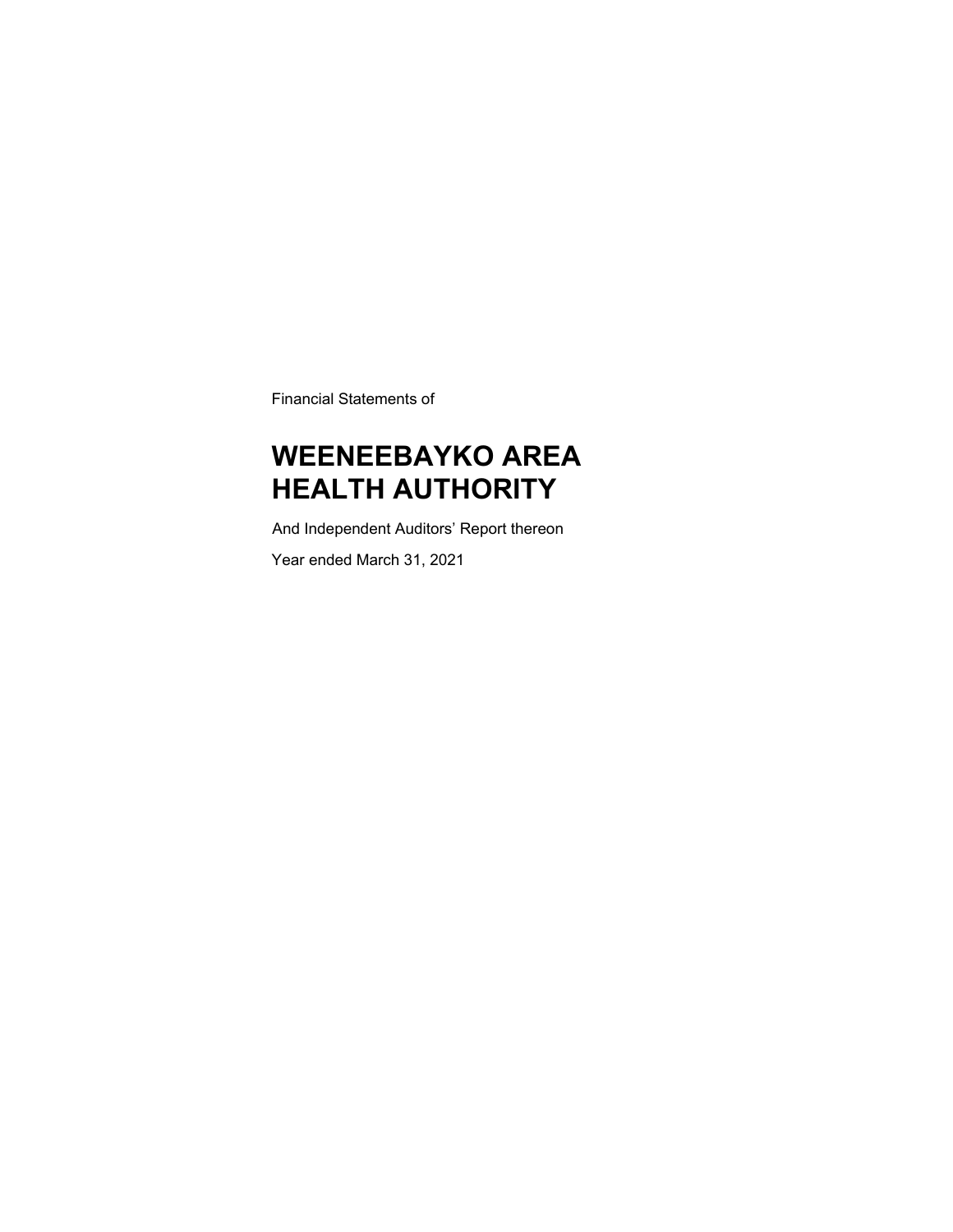

 KPMG LLP Claridge Executive Centre 144 Pine Street Sudbury Ontario P3C 1X3 Canada Telephone (705) 675-8500 Fax (705) 675-7586

### **INDEPENDENT AUDITORS' REPORT**

To the Board of Directors of Weeneebayko Area Health Authority

### *Opinion*

We have audited the financial statements of Weeneebayko Area Health Authority (the Entity), which comprise:

- the statement of financial position as at March 31, 2021
- the statement of operations and net debt for the year then ended
- the statement of cash flows for the year then ended
- and notes and schedules to the financial statements, including a summary of significant accounting policies

(Hereinafter referred to as the ''financial statements'').

In our opinion, the accompanying financial statements present fairly, in all material respects, the financial position of the Entity as at March 31, 2021, and its results of operations and its cash flows for the year then ended in accordance with Canadian public sector accounting standards.

### *Basis for Opinion*

We conducted our audit in accordance with Canadian generally accepted auditing standards. Our responsibilities under those standards are further described in the **''Auditors' Responsibilities for the Audit of the Financial Statements''** section of our auditors' report.

We are independent of the Entity in accordance with the ethical requirements that are relevant to our audit of the financial statements in Canada and we have fulfilled our other ethical responsibilities in accordance with these requirements.

We believe that the audit evidence we have obtained is sufficient and appropriate to provide a basis for our opinion.

### *Responsibilities of Management for the Financial Statements*

Management is responsible for the preparation and fair presentation of these financial statements in accordance with Canadian public sector accounting standards, and for such internal control as management determines is necessary to enable the preparation of financial statements that are free from material misstatement, whether due to fraud or error.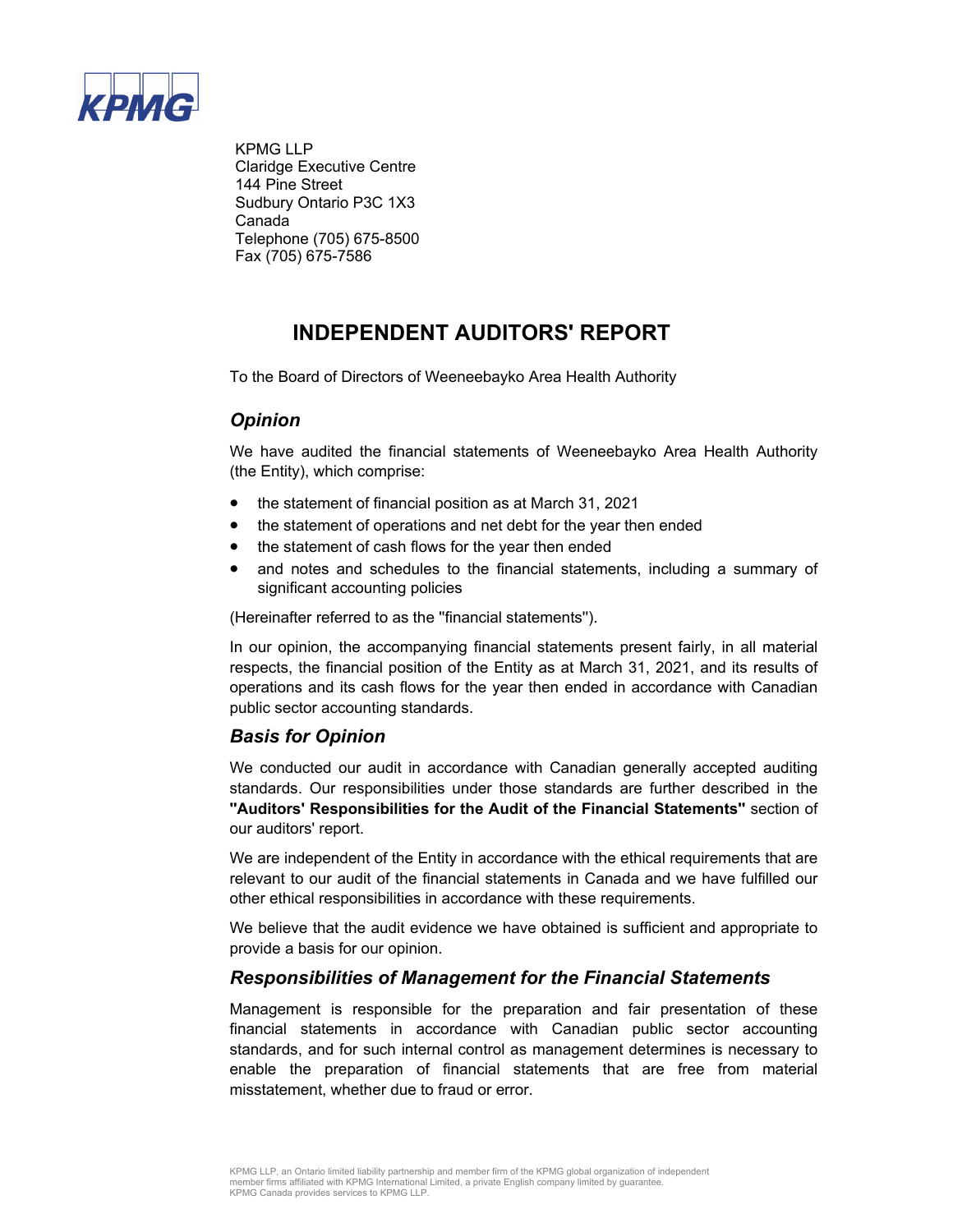

Page 2

In preparing the financial statements, management is responsible for assessing the Entity's ability to continue as a going concern, disclosing, as applicable, matters related to going concern and using the going concern basis of accounting unless management either intends to liquidate the Entity or to cease operations, or has no realistic alternative but to do so.

### *Auditors' Responsibilities for the Audit of the Financial Statements*

Our objectives are to obtain reasonable assurance about whether the financial statements as a whole are free from material misstatement, whether due to fraud or error, and to issue an auditors' report that includes our opinion.

Reasonable assurance is a high level of assurance, but is not a guarantee that an audit conducted in accordance with Canadian generally accepted auditing standards will always detect a material misstatement when it exists.

Misstatements can arise from fraud or error and are considered material if, individually or in the aggregate, they could reasonably be expected to influence the economic decisions of users taken on the basis of the financial statements.

As part of an audit in accordance with Canadian generally accepted auditing standards, we exercise professional judgment and maintain professional skepticism throughout the audit.

We also:

• Identify and assess the risks of material misstatement of the financial statements, whether due to fraud or error, design and perform audit procedures responsive to those risks, and obtain audit evidence that is sufficient and appropriate to provide a basis for our opinion.

The risk of not detecting a material misstatement resulting from fraud is higher than for one resulting from error, as fraud may involve collusion, forgery, intentional omissions, misrepresentations, or the override of internal control.

- Obtain an understanding of internal control relevant to the audit in order to design audit procedures that are appropriate in the circumstances, but not for the purpose of expressing an opinion on the effectiveness of the Entity's internal control.
- Evaluate the appropriateness of accounting policies used and the reasonableness of accounting estimates and related disclosures made by management. Conclude on the appropriateness of management's use of the going concern basis of accounting and, based on the audit evidence obtained, whether a material uncertainty exists related to events or conditions that may cast significant doubt on the Entity's ability to continue as a going concern. If we conclude that a material uncertainty exists, we are required to draw attention in our auditors' report to the related disclosures in the financial statements or, if such disclosures are inadequate, to modify our opinion. Our conclusions are based on the audit evidence obtained up to the date of our auditors' report. However, future events or conditions may cause the Entity's to cease to continue as a going concern.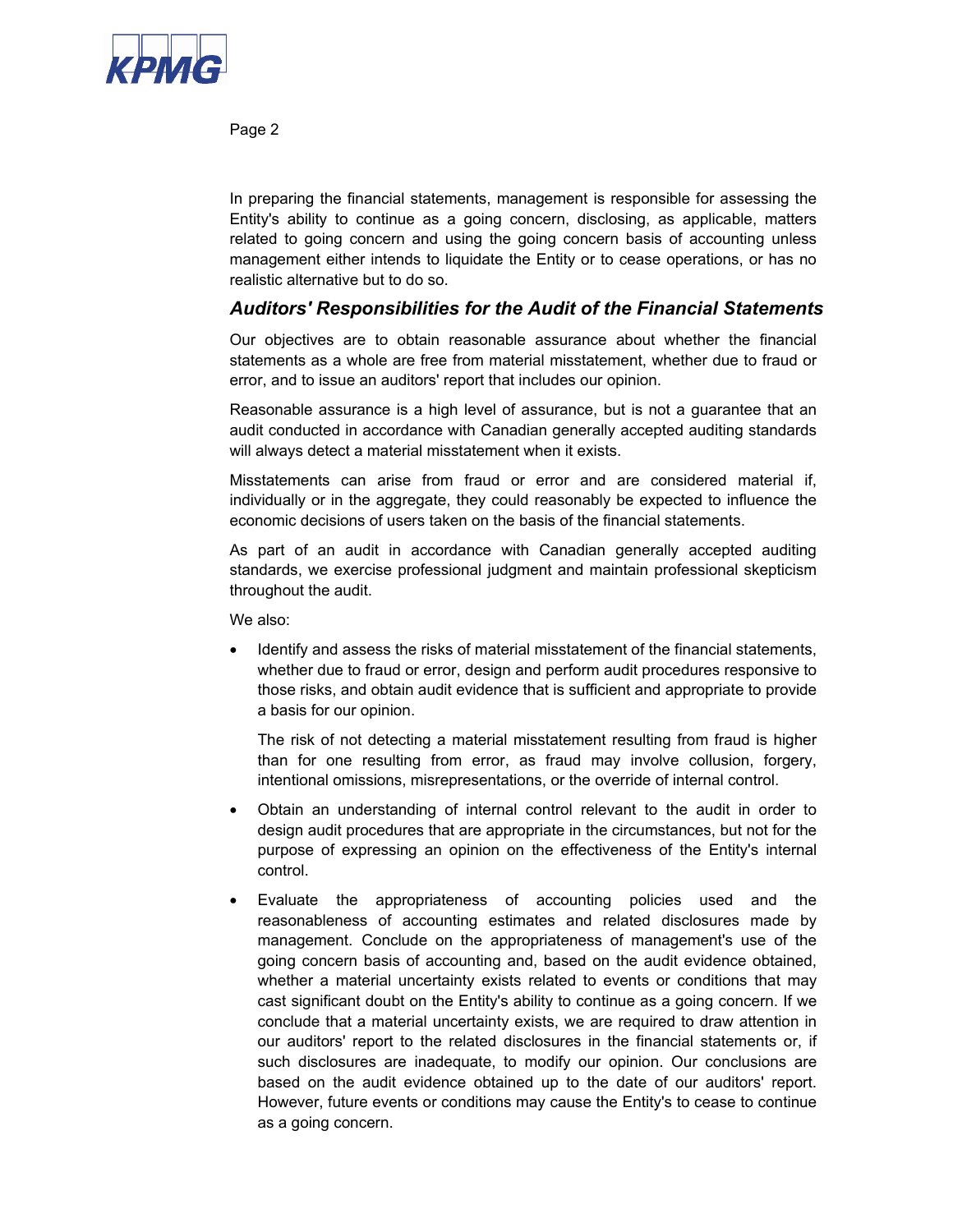

Page 3

- Evaluate the overall presentation, structure and content of the financial statements, including the disclosures, and whether the financial statements represent the underlying transactions and events in a manner that achieves fair presentation
- Communicate with those charged with governance regarding, among other matters, the planned scope and timing of the audit and significant audit findings, including any significant deficiencies in internal control that we identify during our audit.

 $KPMG$  14P

Chartered Professional Accountants, Licensed Public Accountants

Sudbury, Canada August 3, 2021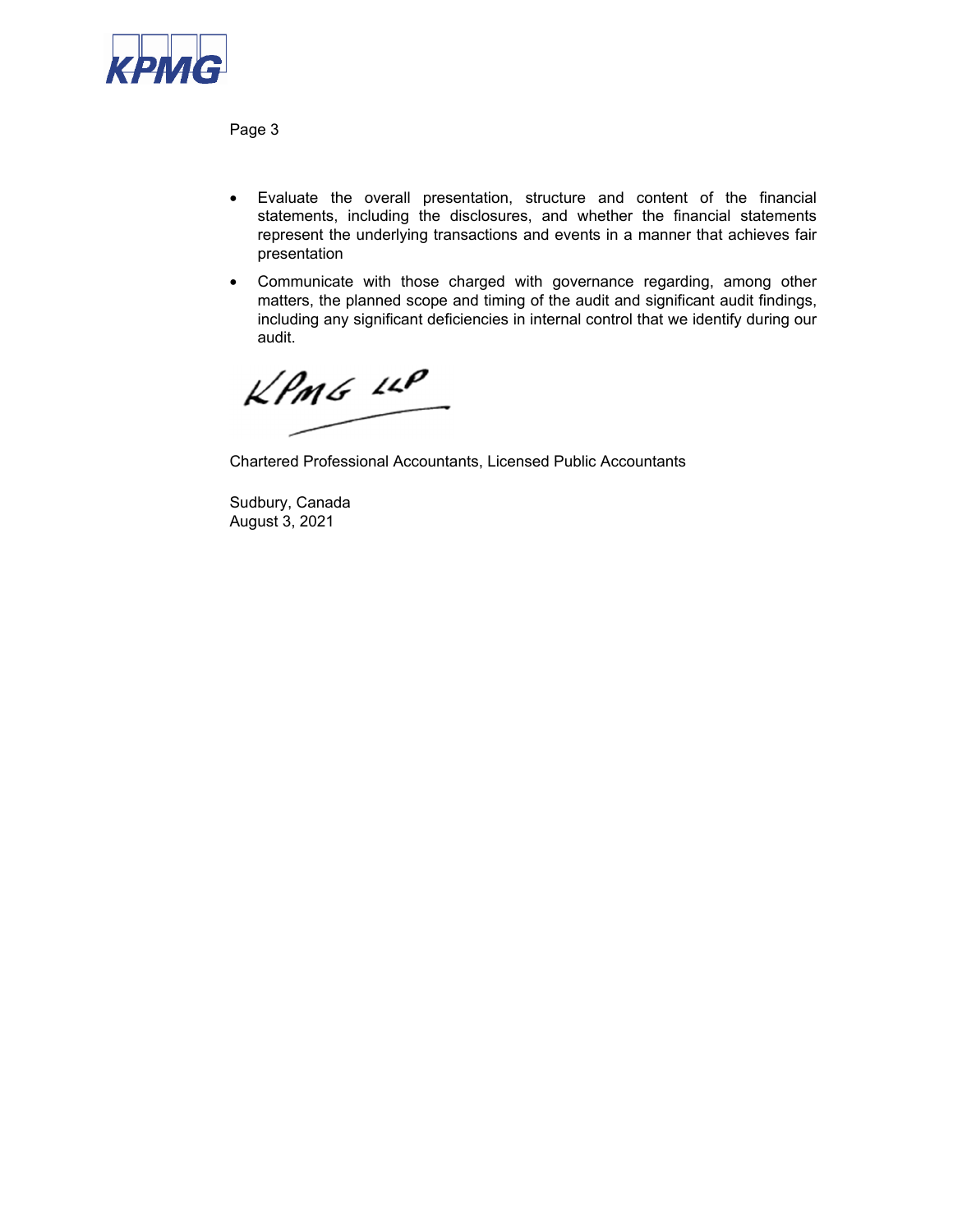Statement of Operations and Net Debt

Year ended March 31, 2021, with comparative information for 2020

|                                                                       | 2021              | 2020                    |
|-----------------------------------------------------------------------|-------------------|-------------------------|
|                                                                       |                   |                         |
| Revenue:                                                              |                   |                         |
| North East Local Health Integration Network<br>and Ministry of Health | \$<br>38,763,835  |                         |
| North East Local Health Integration Network                           |                   | \$<br>38,215,299        |
| and Ministry of Health - pandemic funding (note 2)                    | 5,289,641         |                         |
| <b>Patient services</b>                                               | 655,018           | 1,502,186               |
| Rental                                                                | 1,261,159         | 912,624                 |
| Other recoveries                                                      | 7,346,018         | 4,902,023               |
| Specifically-funded Provincial programs (Schedule 2)                  | 15,005,161        | 13,955,646              |
| Specifically-funded Federal programs (Schedule 3)                     | 18,910,179        | 21,389,577              |
| Specifically-funded Federal programs - other (Schedule 4)             | 12,063,987        | 11,465,869              |
| Amortization - deferred capital contributions for equipment           | 1,931,639         | 1,350,858               |
|                                                                       | 101,226,637       | 93,694,082              |
|                                                                       |                   |                         |
| Expenses:                                                             | 21,152,114        |                         |
| Salaries and wages<br>Isolated post allowance                         | 2,796,198         | 18,761,865<br>1,908,898 |
| Employee benefits (note 11)                                           | 3,839,166         | 3,661,876               |
| Medical staff remuneration                                            | 6,998,656         | 5,654,425               |
| Professional fees                                                     | 1,619,244         | 1,343,977               |
| Travel and training                                                   | 1,340,693         | 910,930                 |
| Supplies and other costs                                              | 10,809,236        | 7,389,289               |
| <b>Bad debts</b>                                                      | 230,520           | 909,143                 |
| Fuel                                                                  | 1,021,422         | 1,194,852               |
| Specifically-funded Provincial programs (Schedule 2)                  | 15,006,468        | 13,955,646              |
| Specifically-funded Federal programs (Schedule 3)                     | 20,340,705        | 21,122,898              |
| Specifically-funded Federal programs - other (Schedule 4)             | 12,063,987        | 11,465,869              |
| Amortization - equipment                                              | 1,927,511         | 1,538,831               |
|                                                                       | 99,145,920        | 89,818,499              |
|                                                                       | 2,080,717         | 3,875,583               |
| Excess of revenue over expenses before the undernoted                 |                   |                         |
| Amortization:                                                         |                   |                         |
| Amortization - buildings                                              | (2, 147, 803)     | (2, 108, 788)           |
| Amortization - deferred capital contributions for buildings           | 1,956,210         | 1,962,701               |
|                                                                       | (191, 593)        | (146, 087)              |
| Other items - one-time                                                |                   | 7,987,577               |
| Excess of revenue over expenses                                       | 1,889,124         | 11,717,073              |
| Net debt, beginning of year                                           | (3,388,283)       | (15, 105, 356)          |
| Net debt, end of year                                                 | \$<br>(1,499,159) | \$<br>(3,388,283)       |

See accompanying notes to the financial statements.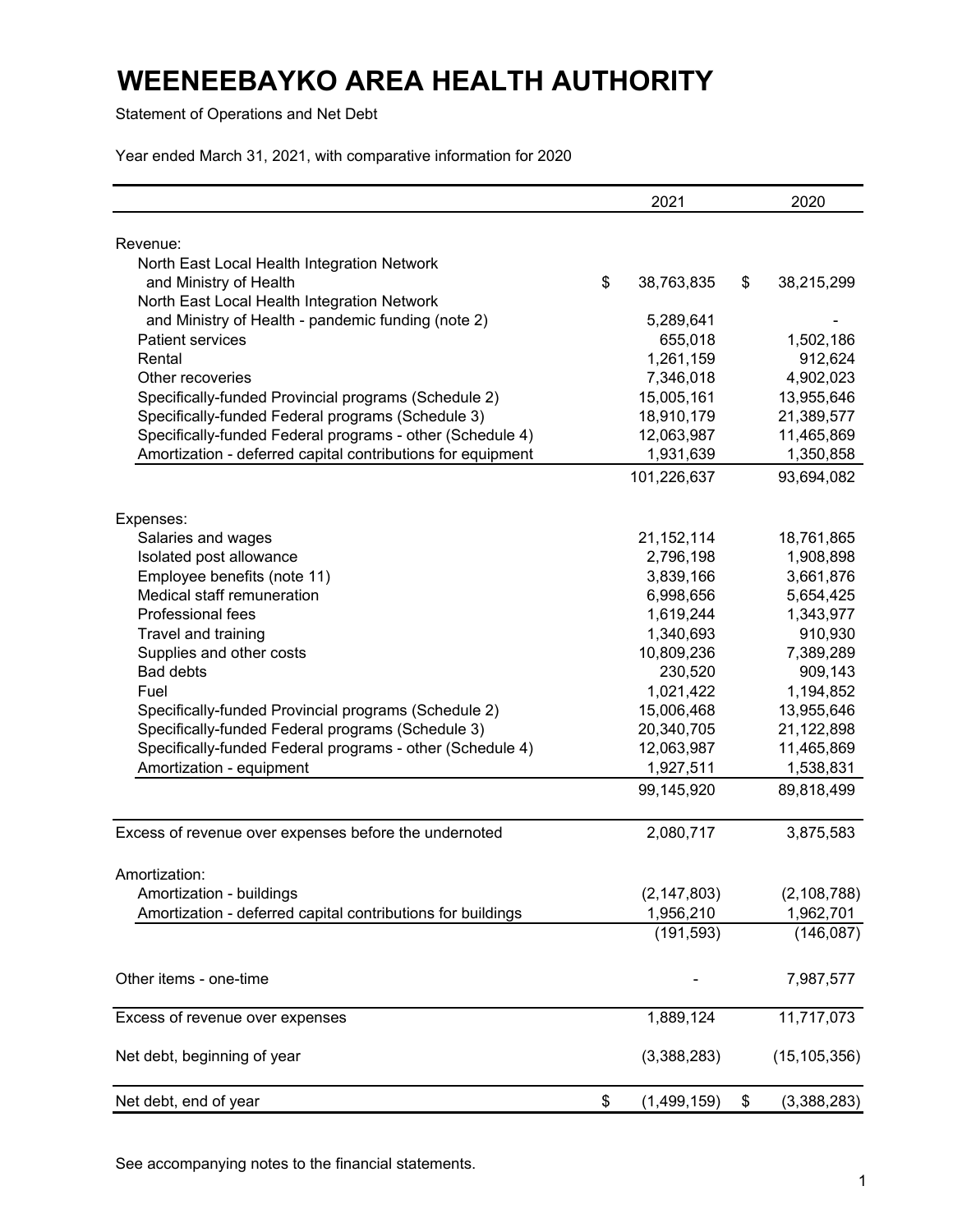Statement of Financial Position

March 31, 2020, with comparative information for 2019

|                                                                                                                     | 2021                  | 2020                  |
|---------------------------------------------------------------------------------------------------------------------|-----------------------|-----------------------|
|                                                                                                                     |                       |                       |
| <b>Assets</b>                                                                                                       |                       |                       |
| Current assets:                                                                                                     |                       |                       |
| Cash                                                                                                                | \$<br>22,830,120      | \$<br>11,021,252      |
| Accounts receivable (note 3)                                                                                        | 4,490,840             | 6,286,741             |
| Inventories                                                                                                         | 1,533,188             | 1,259,658             |
| Prepayments                                                                                                         | 1,116,570             | 214,697               |
|                                                                                                                     | 29,970,718            | 18,782,348            |
| Capital assets (note 4)                                                                                             | 33,203,134            | 33,012,477            |
|                                                                                                                     | \$<br>63,173,852      | \$<br>51,794,825      |
| <b>Liabilities and Net Debt</b><br><b>Current liabilities:</b><br>Accounts payable and accrued liabilities (note 5) | \$<br>22,085,566      | \$<br>15,031,161      |
| Deferred contributions (note 6)                                                                                     | 4,008,268             | 2,600,064             |
|                                                                                                                     | 26,093,834            | 17,631,225            |
| Post-employment benefits obligation (note 7)<br>Deferred capital contributions (note 8)                             | 719,219<br>37,859,958 | 685,749<br>36,866,134 |
|                                                                                                                     | 64,673,011            | 55,183,108            |
| Net debt                                                                                                            | (1,499,159)           | (3,388,283)           |
| Contingencies (note 10)<br>COVID-19 impacts (note 13)                                                               |                       |                       |
|                                                                                                                     | \$<br>63,173,852      | \$<br>51,794,825      |

See accompanying notes to the financial statements.

On behalf of the Board:  $\mathscr{D}$  Director  $740$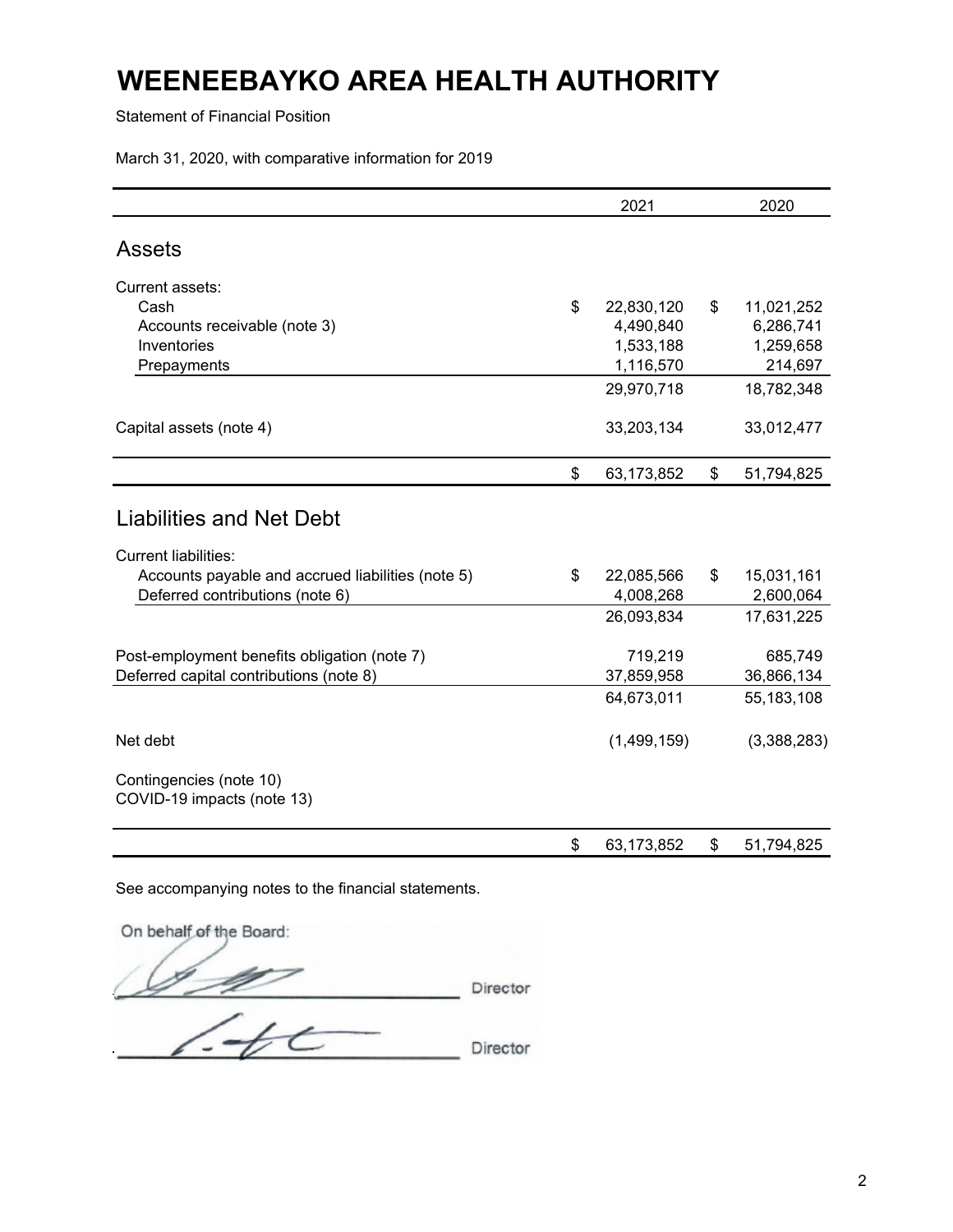Statement of Cash Flows

Year ended March 31, 2021, with comparative information for 2020

|                                                                    | 2021             | 2020             |
|--------------------------------------------------------------------|------------------|------------------|
|                                                                    |                  |                  |
| Cash flows from operating activities:                              |                  |                  |
| Excess of revenue over expenses                                    | \$<br>1,889,124  | \$<br>11,717,073 |
| Adjustments for:                                                   |                  |                  |
| Amortization of capital assets                                     | 4,075,314        | 3,647,619        |
| Amortization of deferred capital contributions                     | (3,887,849)      | (3,313,559)      |
| Increase (decrease) in accrued benefits obligation                 | 33,470           | (2, 214)         |
|                                                                    | 2,110,059        | 12,048,919       |
| Changes in non-cash working capital:                               |                  |                  |
| Decrease (increase) in accounts receivable                         | 1,795,901        | (3,535,227)      |
| Decrease (increase) in inventories                                 | (273, 530)       | 14,233           |
| Decrease (increase) in prepayments                                 | (901, 873)       | 142,958          |
| Increase (decrease) in accounts payable and<br>accrued liabilities | 7,054,405        | (1,395,026)      |
| Increase (decrease) in deferred contributions                      | 1,408,204        | (37, 563)        |
|                                                                    | 11,193,166       | 7,238,294        |
| Cash flows from capital activities:                                |                  |                  |
| Additions to capital assets                                        | (4,265,971)      | (4,060,207)      |
| Increase in deferred capital contributions                         | 4,881,673        | 5,450,835        |
|                                                                    | 615,702          | 1,390,628        |
| Cash flows from financing activities:                              |                  |                  |
| Forgiveness of advances from Indigenous Services Canada            |                  | (7,000,000)      |
| Net increase in cash                                               | 11,808,868       | 1,628,922        |
| Cash, beginning of year                                            | 11,021,252       | 9,392,330        |
| Cash, end of year                                                  | \$<br>22,830,120 | \$<br>11,021,252 |

See accompanying notes to the financial statements.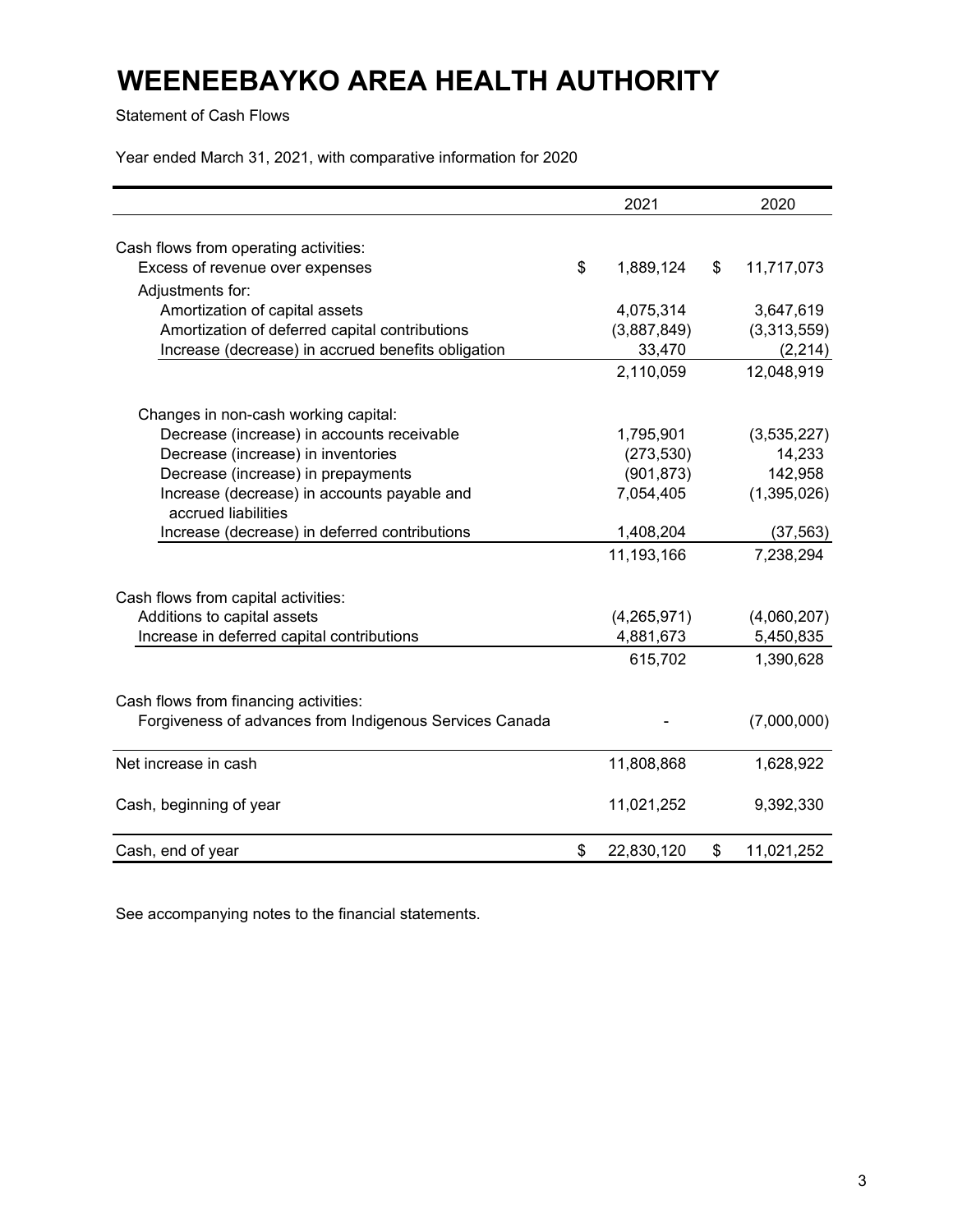Notes to Financial Statements

Year ended March 31, 2021

The Weeneebayko Area Health Authority (the "Health Authority") was incorporated on October 3, 2008 pursuant to subsection 4(1) of the Public Hospitals Act, R.S.O. 1990, chapter P.40.

#### **1. Significant accounting policies:**

The financial statements have been prepared by management in accordance with Canadian public sector accounting standards including the 4200 standards for government not-for-profit organizations.

(a) Revenue recognition:

The Health Authority accounts for contributions, which include donations and government grants, under the deferral method of accounting.

Under the Health Insurance Act and Regulations thereto, the Health Authority is funded by the Province of Ontario in accordance with budget arrangements established by the Ministry of Health ("MOH") and North East Local Health Integration Network ("NELHIN"). The Health Authority is also funded by the federal government in accordance with funding contribution arrangements established by Health Canada. Operating grants are recorded as revenue in the period to which they relate. Grants approved but not received at the end of an accounting period are accrued. Where a portion of a grant relates to a future period, it is deferred and recognized in the subsequent period.

Unrestricted contributions are recognized as revenue when received or receivable if the amounts can be reasonably estimated and collection is reasonably assured.

Externally restricted contributions are recognized as revenue in the period in which the related expenses are recognized.

Contributions restricted for the purchase of capital assets are deferred and amortized into revenue on the straight-line basis, at rates corresponding to those of the related capital assets.

Revenue from patient and other services is recognized when the service is provided.

(b) Inventories:

Inventories are stated at the lower of average cost and net realizable value. Cost comprises all costs to purchase, convert and any other costs in bringing the inventories to their present location and condition.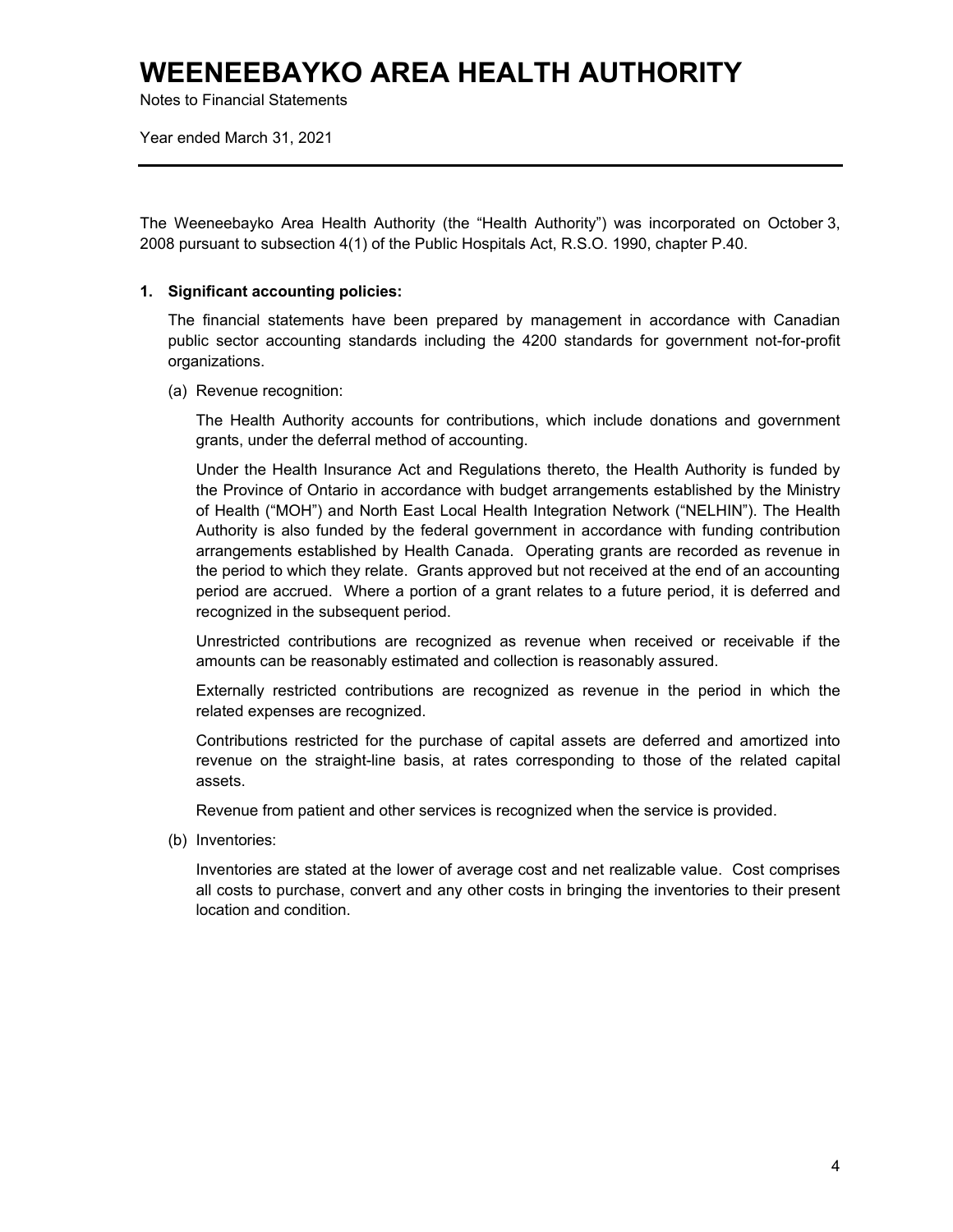Notes to Financial Statements

Year ended March 31, 2021

#### **1. Significant accounting policies (continued):**

(c) Post-employment benefits:

The Health Authority accrues its obligations for employee benefit plans.

Substantially all of the employees of the Health Authority are members of the Health Care of Ontario Pension Plan (the "Plan"), which is a multi-employer, defined benefit pension plan. The Health Authority has adopted defined contribution plan accounting principles for this Plan because insufficient information is available to apply defined benefit plan accounting principles. The Health Authority records contributions made to the benefit plan as pension expense.

(d) Capital assets:

Purchased capital assets are recorded at cost. Assets acquired under capital leases are initially recorded at the present value of the future minimum lease payments and amortized over the useful life of the assets. Minor equipment replacements are expensed in the year of replacement.

Construction-in-progress is not amortized until construction is complete and the asset comes into use.

Amortization is provided on the straight-line basis over the estimated useful lives of the asset and is calculated as follows:

| Buildings and land improvements | 20 to 25 years |  |
|---------------------------------|----------------|--|
| Furniture and equipment         | 5 to 25 years  |  |
| Information technology          | 5 years        |  |
|                                 |                |  |

Long-lived assets, including capital assets subject to amortization, are reviewed for impairment whenever events or changes in circumstances indicate that the carrying amount of an asset may not be recoverable. Recoverability is measured by a comparison of the carrying amount to the estimated undiscounted future cash flows expected to be generated by the asset. If the carrying amount of the asset exceeds its estimated future cash flows, an impairment charge is recognized by the amount by which the carrying amount of the asset exceeds the fair value of the asset. When quoted market prices are not available, the Health Authority uses the expected future cash flows discounted at a rate commensurate with the risks associated with the recovery of the asset as an estimate of fair value.

Assets to be disposed of would be separately presented in the statement of financial position and reported at the lower of the carrying amount or fair value less costs to sell, and are no longer amortized. The asset and liabilities of a disposed group classified as held for sale would be presented separately in the appropriate asset and liability sections of the statement of financial position.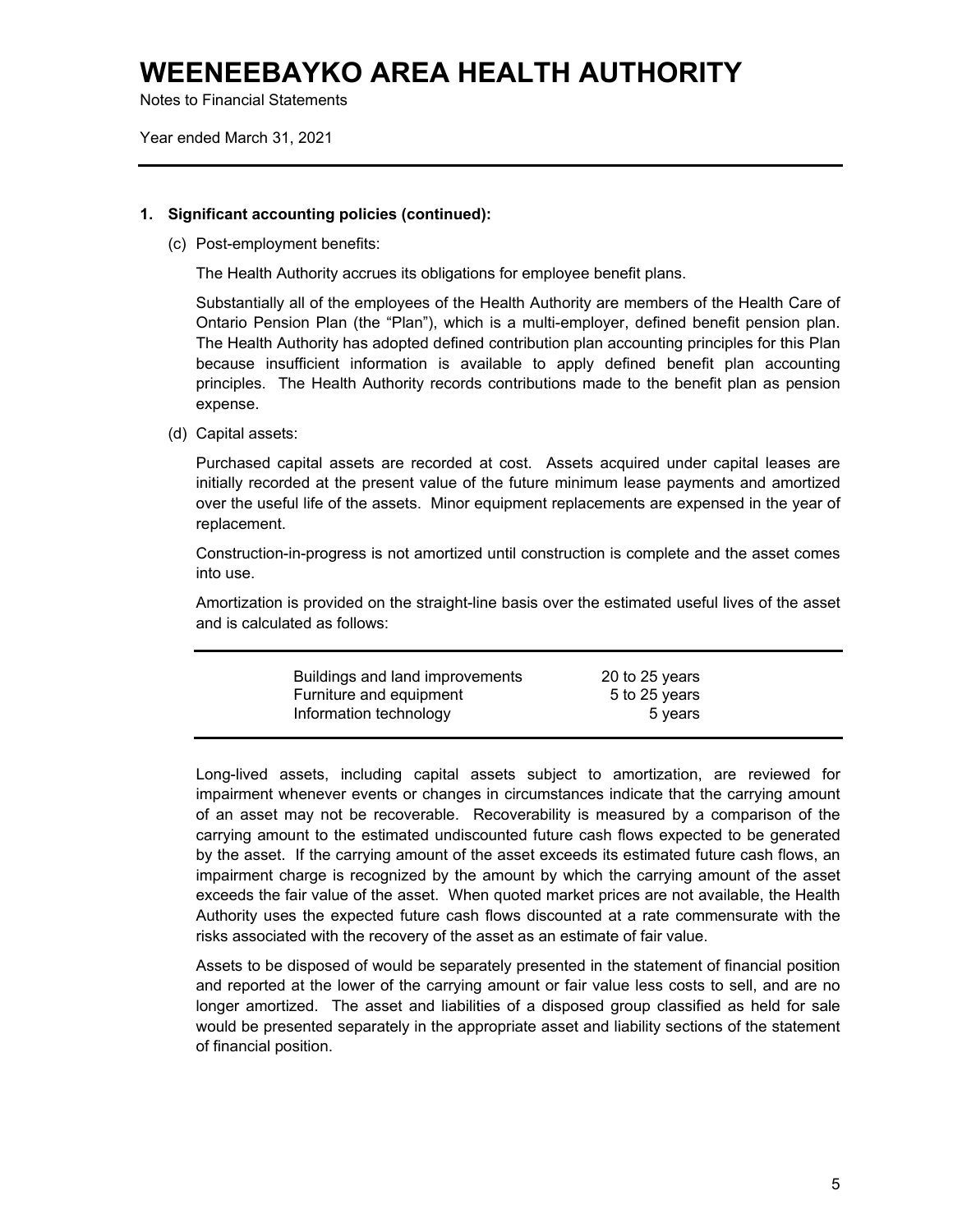Notes to Financial Statements

Year ended March 31, 2021

#### **1. Significant accounting policies (continued):**

(e) Funding adjustments:

The Health Authority receives grants from the NELHIN, MOH, Health Canada, and the Ministry of Children, Community and Social Services ("MCCSS") for specific services. Pursuant to the related agreements, if the Health Authority does not meet specified levels of activity, the NELHIN, MOH, Health Canada, and MCCSS may be entitled to seek refunds. Should any amounts become refundable, the refunds would be charged to operations in the period in which the refund is determined to be payable. Should programs and activities incur a deficit, the Health Authority records any recoveries thereon in the period in which collection is received.

(f) Use of estimates:

The preparation of the financial statements requires management to make estimates and assumptions that affect the reported amounts of assets and liabilities and disclosure of contingent assets and liabilities at the date of the financial statements and the reported amounts of revenue and expenses during the periods specified. Significant items subject to such estimates and assumptions include the carrying amount of capital assets, and valuation allowances for accounts receivable and inventories. Actual results could differ from those estimates. These estimates are reviewed periodically, and, as adjustments become necessary, they are reported in earnings in the year in which they become known.

(g) Financial instruments:

All financial instruments are initially recorded on the statement of financial position at fair value.

All investments, if any, held in equity instruments that trade in an active market are recorded at fair value. Management has elected to record investments at fair value as they are managed and evaluated on a fair value basis. Freestanding derivative instruments that are not equity instruments that are quoted in an active market are subsequently measured at fair value.

Unrealized changes in fair value are recognized in the statement of remeasurement gains and losses until they are realized, when they are transferred to the statement of operations.

Transaction costs incurred on the acquisition of financial instruments measured subsequently at fair value are expensed as incurred.

All financial assets are assessed for impairment on an annual basis. Where a decline in fair value is determined to be other than temporary, the amount of the loss is recognized in the statement of operations and any unrealized gain is adjusted through the statement of remeasurement gains and losses. On sale, the statement of remeasurement gains and losses associated with that instrument are reversed and recognized in the statement of operations.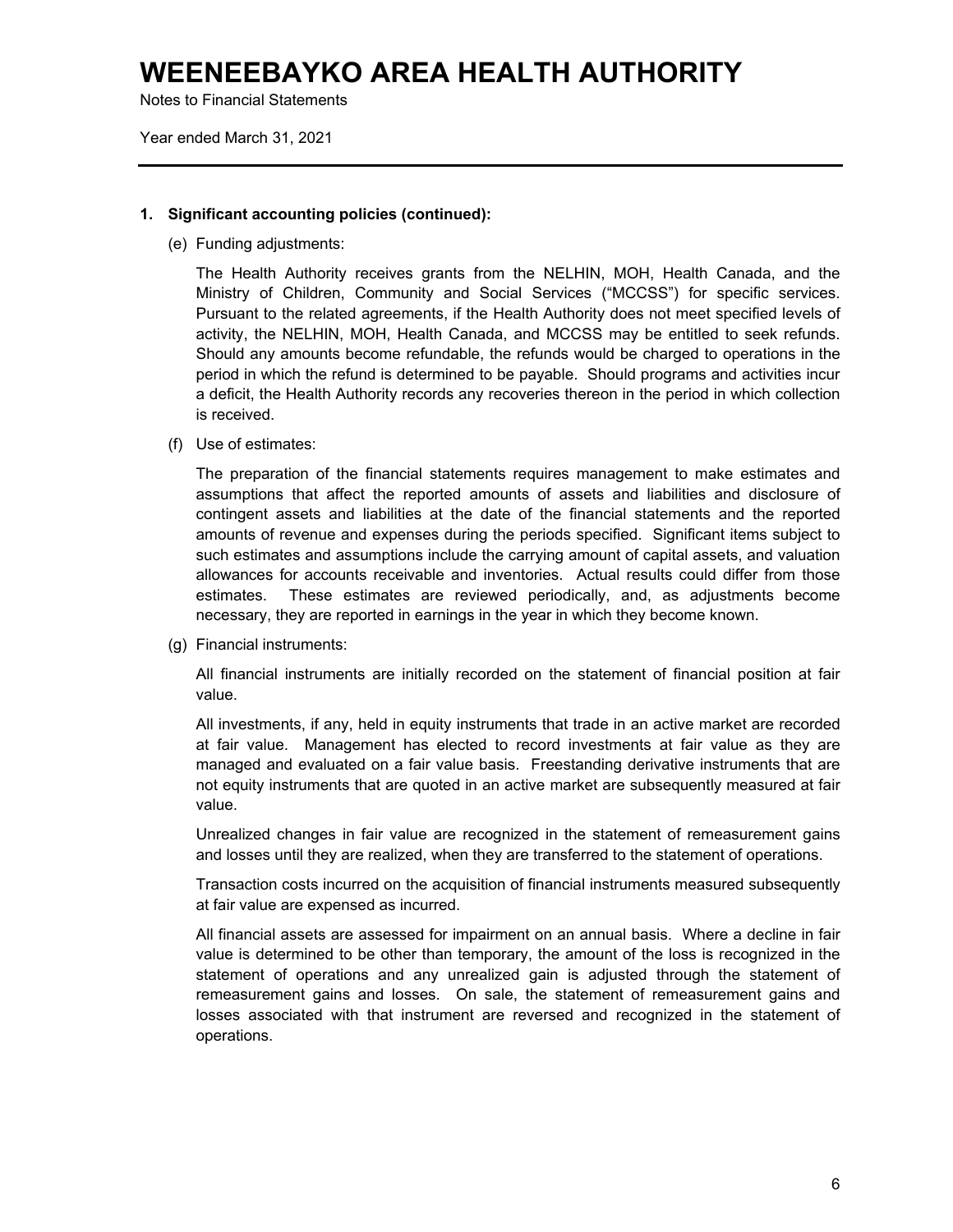Notes to Financial Statements

Year ended March 31, 2021

#### **2. North East Local Health Integration Network and Ministry of Health – pandemic funding:**

In connection with the ongoing coronavirus pandemic ("COVID-19"), the MOH has announced a number of funding programs intended to assist hospitals with incremental operating and capital costs and revenue decreases resulting from COVID-19. In addition to these funding programs, the MOH is also permitting hospitals to redirect unused funding from certain programs towards COVID-19 costs, revenue losses and other budgetary pressures through a broad-based funding reconciliation.

While the MOH has provided guidance with respect to the maximum amount of funding potentially available to the Health Authority, as well as criteria for eligibility and revenue recognition, this guidance continues to evolve and is subject to revision and clarification subsequent to the time of approval of these financial statements. The MOH has also indicated that all funding related to COVID-19 is subject to review and reconciliation, with the potential for adjustments during the subsequent fiscal year.

Management's estimate of NELHIN and MOH revenue for COVID-19 is based on the most recent guidance provided by MOH and the impacts of COVID-19 on the Health Authority's operations, revenues and expenses. As a result of Management's estimation process, the Health Authority has determined a range of reasonably possible amounts that are considered by Management to be realistic, supportable and consistent with the guidance provided by the MOH. However, given the potential for future changes to funding programs that could be announced by the MOH, the Health Authority has recognized revenue related to COVID-19 based on the lower end of the range. Any adjustments to Management's estimate of NELHIN and MOH revenues will be reflected in the Health Authority's financial statements in the year of settlement.

Details of the NELHIN and MOH funding for COVID-19 recognized as revenue in the current year are summarized below:

| Funding for incremental COVID-19 operating expenses    | \$<br>2,081,075 |
|--------------------------------------------------------|-----------------|
| Funding for revenue losses resulting from COVID-19     | 1,603,300       |
| Other COVID-19 funding                                 | 4,081,762       |
|                                                        | 7,766,137       |
| Less: provision for future changes to funding programs | (2,476,496)     |
|                                                        | 5,289,641       |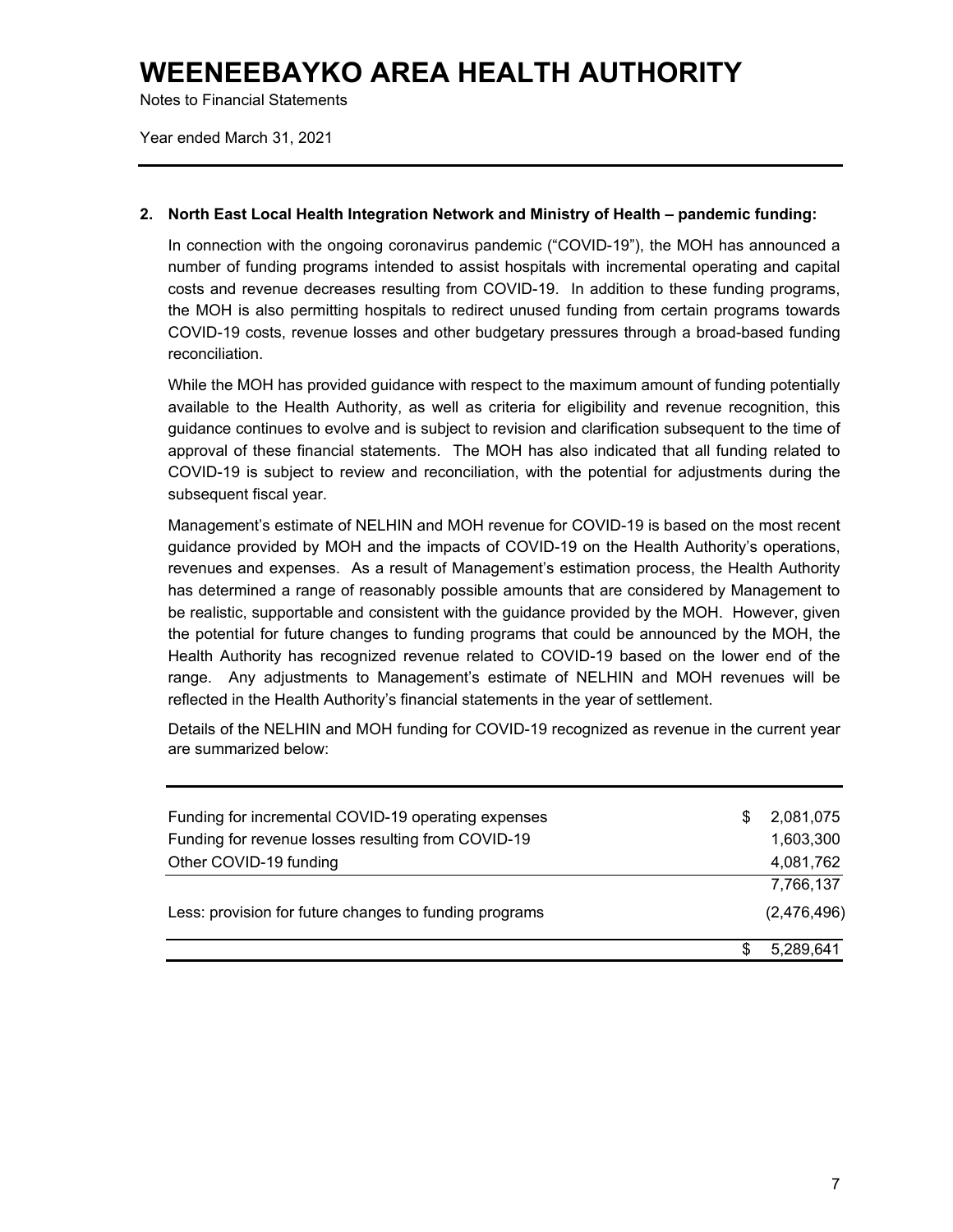Notes to Financial Statements

Year ended March 31, 2021

#### **3. Accounts receivable:**

|                                       |    | 2021      | 2020            |
|---------------------------------------|----|-----------|-----------------|
| Patients and other                    | \$ | 2,153,800 | \$<br>3,267,996 |
| NELHIN/MOH                            |    | 2,070,300 |                 |
| <b>HST</b> recoverable                |    | 838,864   | 740,985         |
| Indigenous Services Canada:           |    |           |                 |
| Contribution agreement                |    | 335,963   | 928,262         |
| IRS program                           |    |           | 2,380,007       |
|                                       |    | 5,398,927 | 7,317,250       |
| Less: allowance for doubtful accounts |    | (908,087) | (1,030,509)     |
|                                       | .ፍ | 4,490,840 | 6,286,741       |

### **4. Capital assets:**

| 2021                           |    | Cost        | Accumulated<br>Amortization | Net book<br>Value |
|--------------------------------|----|-------------|-----------------------------|-------------------|
| Property and land improvements | \$ | 1,056,991   | 333,950                     | 723,041           |
| <b>Buildings</b>               |    | 65,378,407  | 42,676,944                  | 22,701,463        |
| Furniture and equipment        |    | 35,935,412  | 29,297,977                  | 6,637,435         |
| Information technology         |    | 2,668,825   | 1,922,833                   | 745,992           |
| Construction in progress       |    | 2,395,203   |                             | 2,395,203         |
|                                | S  | 107,434,838 | 74,231,704                  | 33,203,134        |

| 2020                                                                                                                                |    | Cost                                                            | Accumulated<br>Amortization                      | Net book<br>Value                                          |
|-------------------------------------------------------------------------------------------------------------------------------------|----|-----------------------------------------------------------------|--------------------------------------------------|------------------------------------------------------------|
| Property and land improvements<br><b>Buildings</b><br>Furniture and equipment<br>Information technology<br>Construction in progress | \$ | 1,056,991<br>63,817,823<br>34,392,576<br>2,362,808<br>2,067,398 | 323,077<br>40,540,014<br>28,121,726<br>1,700,302 | 733,914<br>23,277,809<br>6,270,850<br>662,506<br>2,067,398 |
|                                                                                                                                     | S  | 103,697,596                                                     | 70,685,119                                       | 33,012,477                                                 |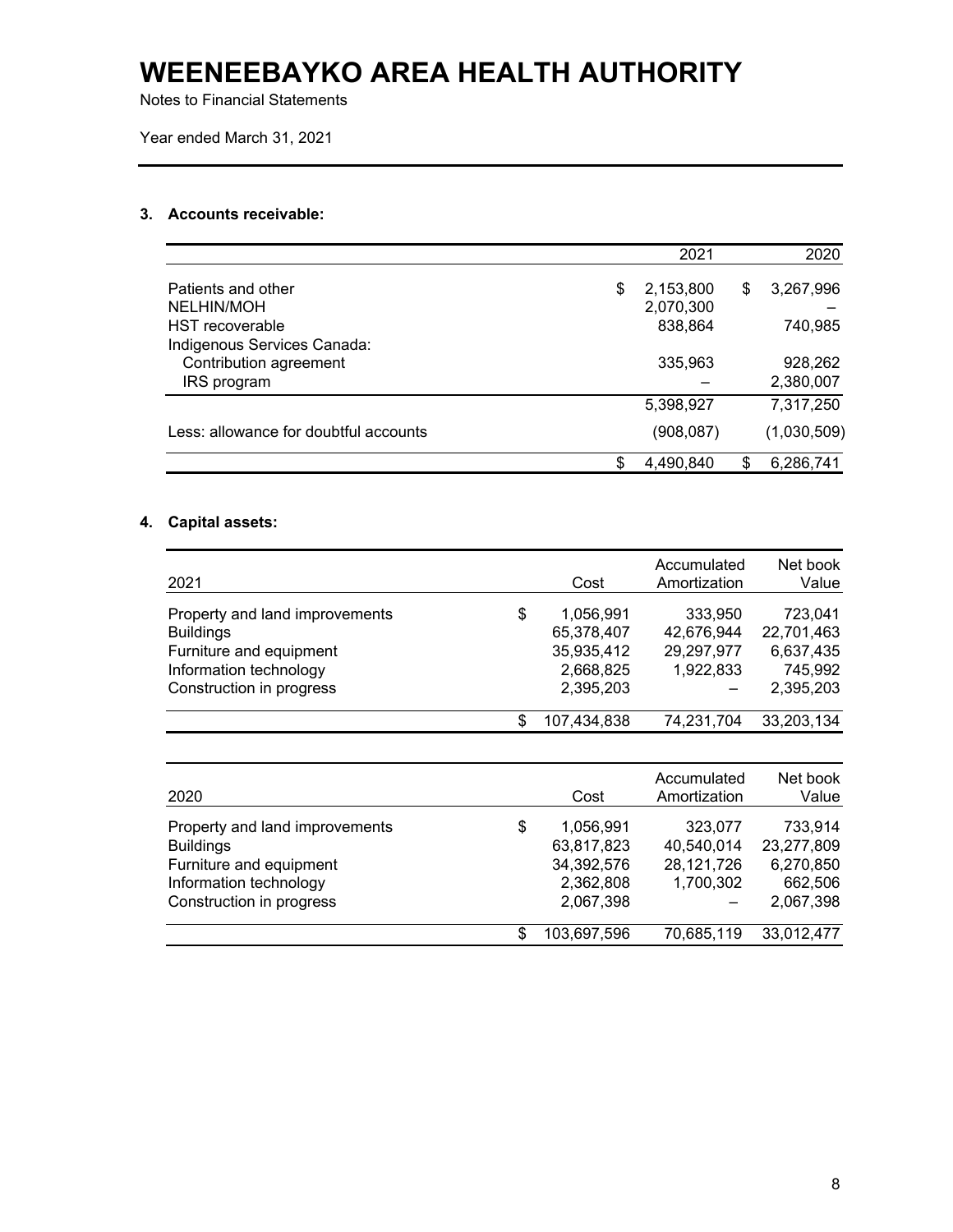Notes to Financial Statements

Year ended March 31, 2021

#### **5. Accounts payable and accrued liabilities:**

|                                                 |    | 2021       |     | 2020       |
|-------------------------------------------------|----|------------|-----|------------|
| Accounts payable and accrued liabilities:       |    |            |     |            |
| - operating and capital                         | \$ | 12,423,703 | S.  | 10,315,124 |
| - NELHIN/MOH – provision for pandemic funding   |    | 2,476,496  |     |            |
| - Indigenous Services Canada                    |    | 153,283    |     | 70,872     |
| - NELHIN/MOH                                    |    | 850,551    |     | 261,591    |
| - other government funding sources              |    | 11,835     |     | 11,835     |
| Payroll accruals:                               |    |            |     |            |
| - vacation pay, overtime, statutory holiday and |    |            |     |            |
| sick leave banks                                |    | 3,239,471  |     | 3,107,668  |
| - salaries, wages and benefits                  |    | 2,930,227  |     | 859,362    |
| - negotiated settlements                        |    |            |     | 404,709    |
|                                                 | S  | 22,085,566 | \$. | 15,031,161 |

### **6. Deferred contributions:**

Deferred contributions represent externally restricted contributions which are unspent at year-end and which relate to expenses of future periods.

|                                                                                                     | 2021                            |   | 2020                              |
|-----------------------------------------------------------------------------------------------------|---------------------------------|---|-----------------------------------|
| Indigenous Services Canada – Contribution agreement<br>Indigenous Services Canada - WAHIFA<br>Other | 2,905,639<br>986.852<br>115.777 | S | 1.445.448<br>1,050,839<br>103,777 |
|                                                                                                     | 4,008,268                       |   | 2,600,064                         |

#### **7. Post-employment benefits obligation:**

Under the terms of agreements with certain employees, the Health Authority provides a benefit upon their retirement, resignation or death. The benefit is calculated based on years of service and the employee's wage rate at the time of departure from the Health Authority.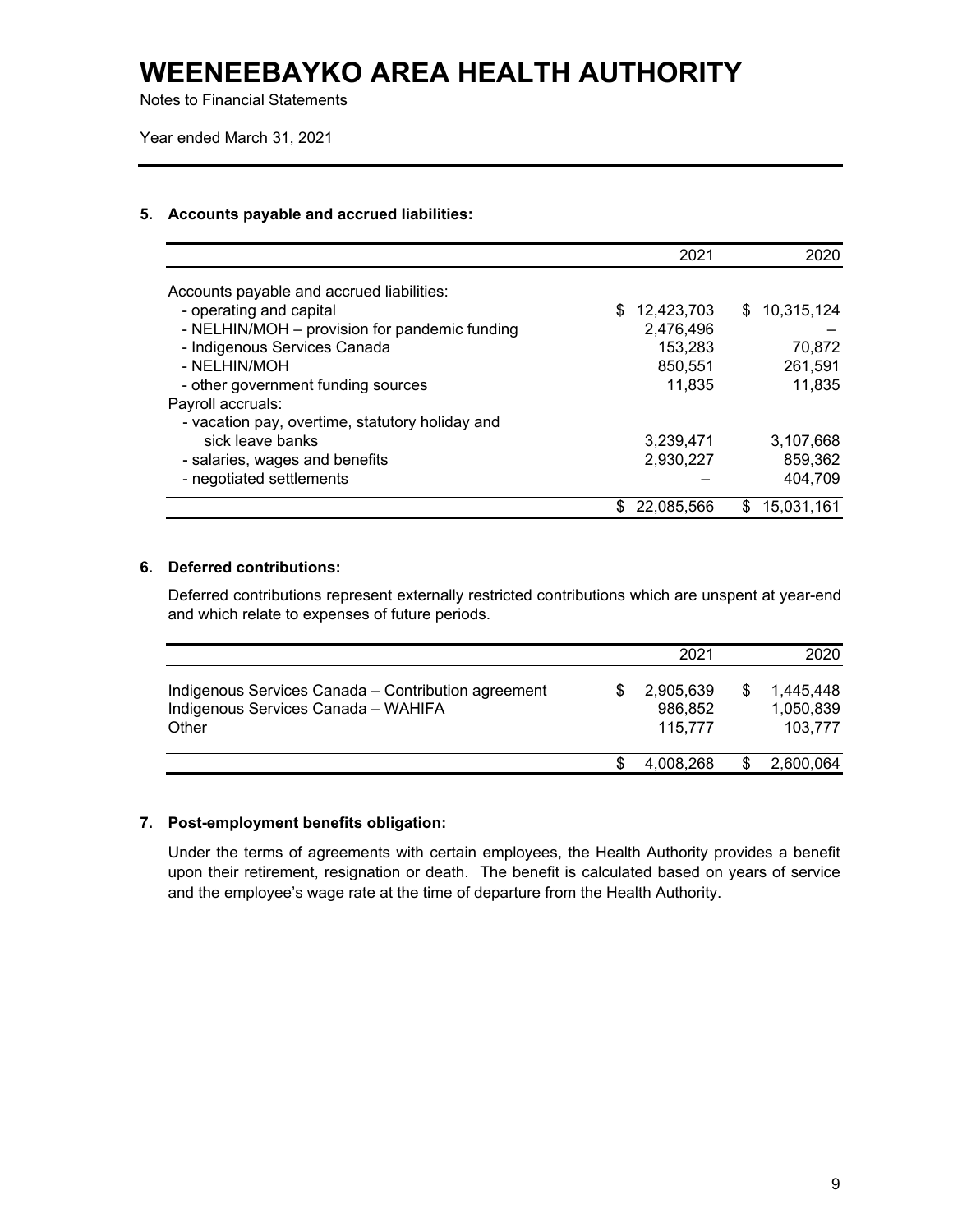Notes to Financial Statements

Year ended March 31, 2021

#### **8. Deferred capital contributions:**

Deferred capital contributions represent the unamortized and unspent balances of donations and grants restricted for capital asset acquisitions. Details of the continuity of these funds are as follows:

|                                                                                                 | 2021                                      | 2020                                     |
|-------------------------------------------------------------------------------------------------|-------------------------------------------|------------------------------------------|
| Balance, beginning of year<br>Add: contributions received<br>Less: amounts amortized to revenue | \$ 36,866,134<br>4.881.673<br>(3,887,849) | \$34,728,858<br>5.450.835<br>(3,313,559) |
| Balance, end of year                                                                            | \$ 37,859,958                             | \$36,866,134                             |

The balance of unamortized and unspent funds consists of the following:

|                        | 2021                                     | 2020      |
|------------------------|------------------------------------------|-----------|
| Unamortized<br>Unspent | $$30,302,705$ $$30,383,439$<br>7.557.253 | 6.482.695 |
|                        | \$ 37,859,958 \$ 36,866,134              |           |

#### **9. Demand line of credit:**

Pursuant to an agreement, the Health Authority's primary banker has provided the Health Authority with a demand credit facility for operating purposes. The credit facility, authorized to a maximum of \$9,732,000, is payable on demand with no fixed terms of repayment and bears interest at the rate of prime less 0.5%, payable monthly.

The credit facility is secured by a general security agreement over an irrevocable standby letter of guarantee.

#### **10. Contingencies:**

(a) Legal matters and litigation:

The Health Authority is involved in certain legal matters and litigation, the outcomes of which are not presently determinable. The loss, if any, from these contingencies will be accounted for in the periods in which the matters are resolved. Management is of the opinion that these matters are mitigated by adequate insurance coverage.

(b) Employment matters:

During the normal course of operation, the Hospital is involved in certain employment related negotiations and has recorded accruals based on management's estimate of potential settlement amounts where these amounts are reasonably determinable.

(c) Letters of credit:

As part of its credit facility, the Health Authority has access to an additional \$268,000 in the form of letters of credit, for which interest is payable at a rate of 1% per annum. As at March 31, 2021, the \$189,994 in letters of credit issued represent a contingent liability to the Health Authority.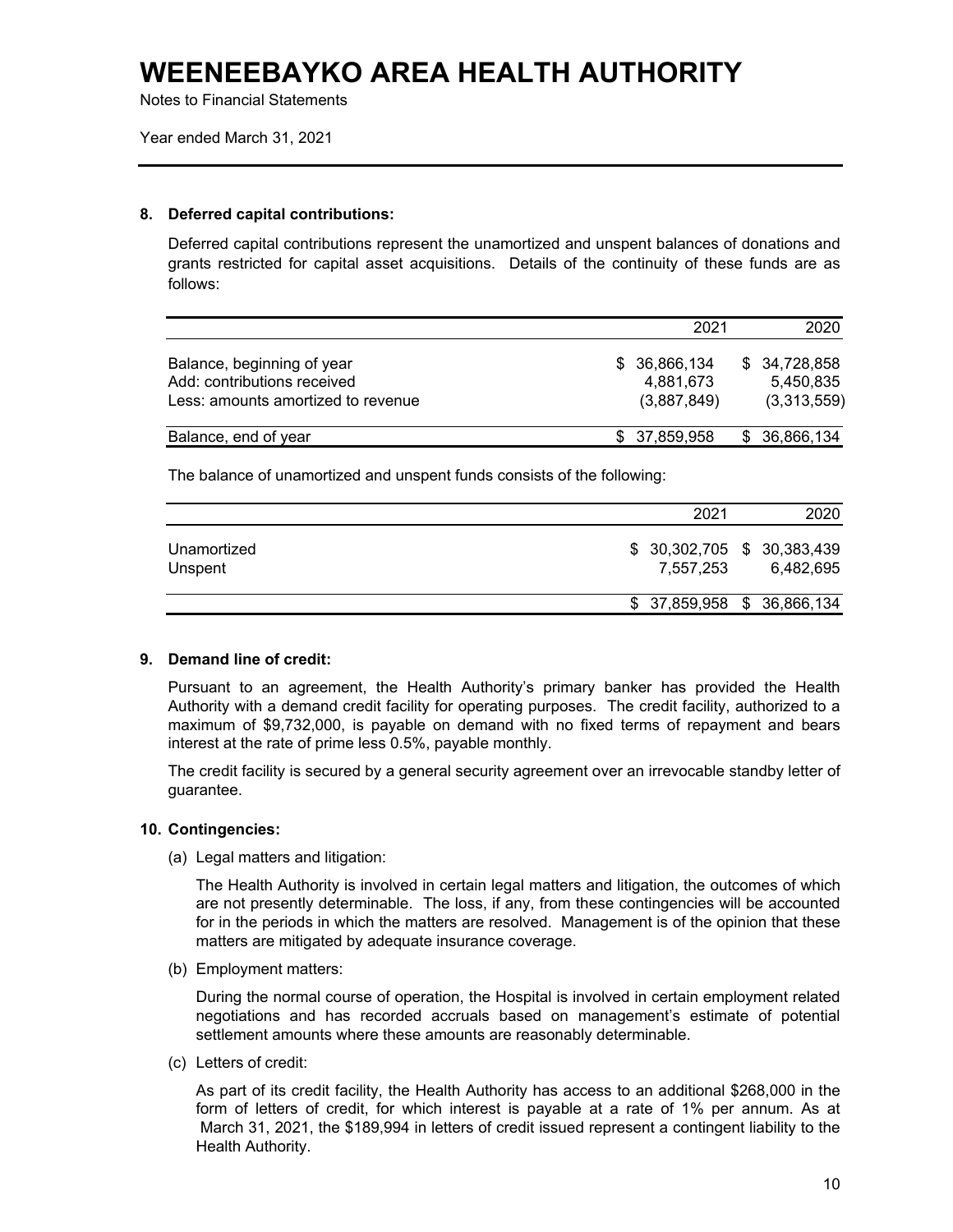Notes to Financial Statements

Year ended March 31, 2021

#### **11. Pension plan:**

Substantially all of the employees of the Health Authority are members of the Health Care of Ontario Pension Plan (the "Plan"), which is a multi-employer defined benefit plan. Contributions to the Plan made during the year on behalf of employees amounted to \$2,696,354 (2020 - \$2,566,440) and are included in employee benefits in the statement of operations.

#### **12. Financial risks and concentration of credit risk:**

(a) Credit risk:

Credit risk refers to the risk that a counterparty may default on its contractual obligations resulting in a financial loss. The Health Authority is exposed to credit risk with respect to accounts receivable.

The Health Authority assesses, on a continuous basis, accounts receivable and provides for any amounts that are not collectible in the allowance for doubtful accounts. The maximum exposure to credit risk of the Health Authority at March 31, 2021 is the carrying value of these assets.

Management considers credit risk to be minimal as most of the accounts receivable balance is collected in a timely fashion.

There have been no significant changes to the credit risk exposure from the prior year.

(b) Liquidity risk:

Liquidity risk is the risk that the Health Authority will be unable to fulfill its obligations on a timely basis or at a reasonable cost. The Health Authority manages its liquidity risk by monitoring its operating requirements. The Health Authority prepares budget and cash forecasts to ensure it has sufficient funds to fulfill its obligations.

Accounts payable and accrued liabilities are generally due within 60 days of the date of an invoice.

There have been no significant changes to the liquidity risk exposure from the prior year.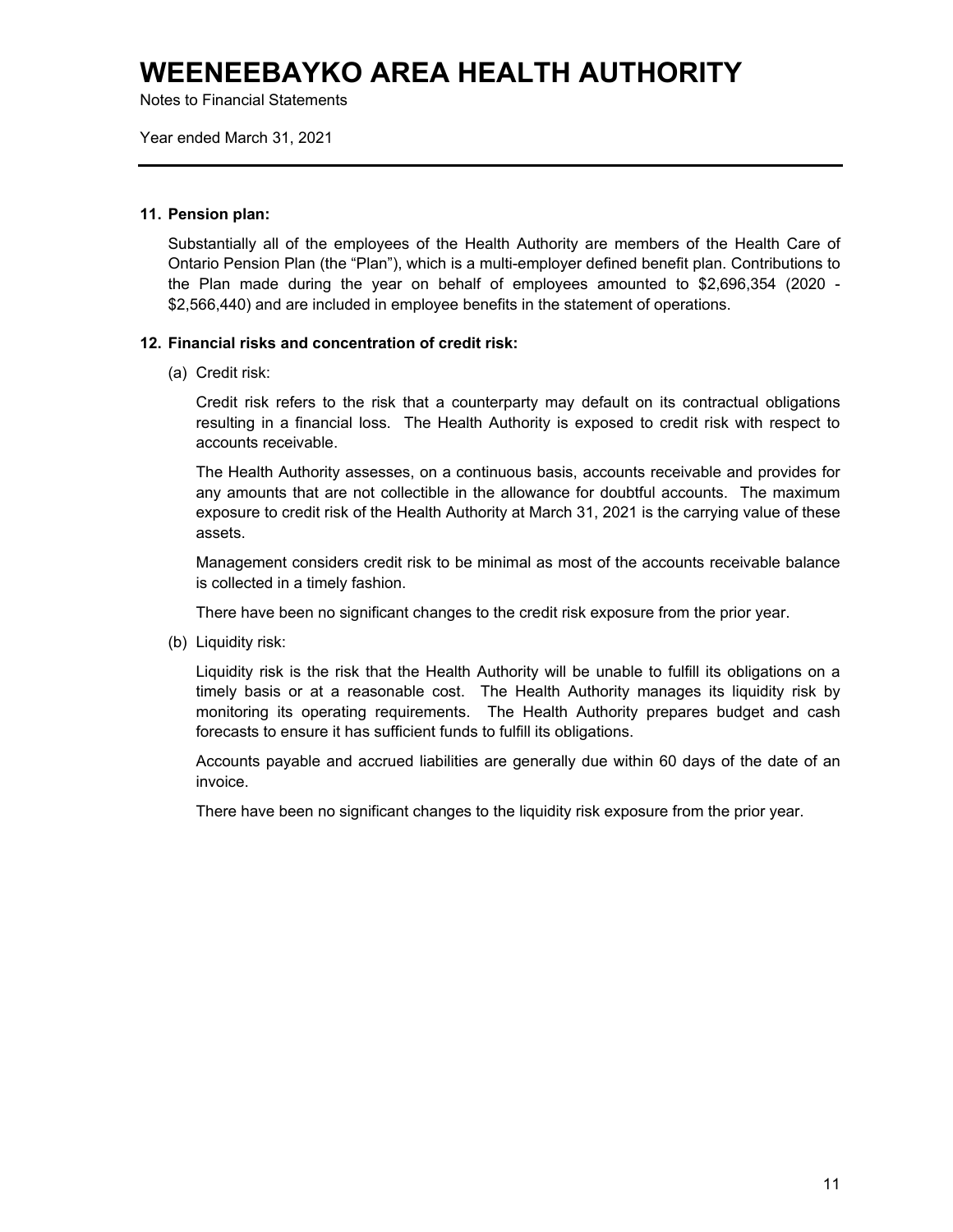Notes to Financial Statements

Year ended March 31, 2021

#### **13. COVID-19 impacts:**

In response to COVID-19 and consistent with guidance provided by the MOH and other government agencies, the Health Authority has implemented a number of measures to protect patients and staff from COVID-19. In addition, the Health Authority has actively contributed towards the care of COVID-19 patients and the delivery of programs that protect public health.

The Health Authority continues to respond to the pandemic and plans for continued operational and financial impacts during the 2022 fiscal year and beyond. Management has assessed the impact of COVID-19 and believes there are no significant financial issues that compromise its ongoing operations. The outcome and timeframe to a recovery from the current pandemic is highly unpredictable, thus it is not practicable to estimate and disclose its effect on future operations at this time.

#### **14. Comparative information:**

The comparative information has been reclassified, where applicable, to conform to the presentation used in the current year. The changes do not affect prior year earnings.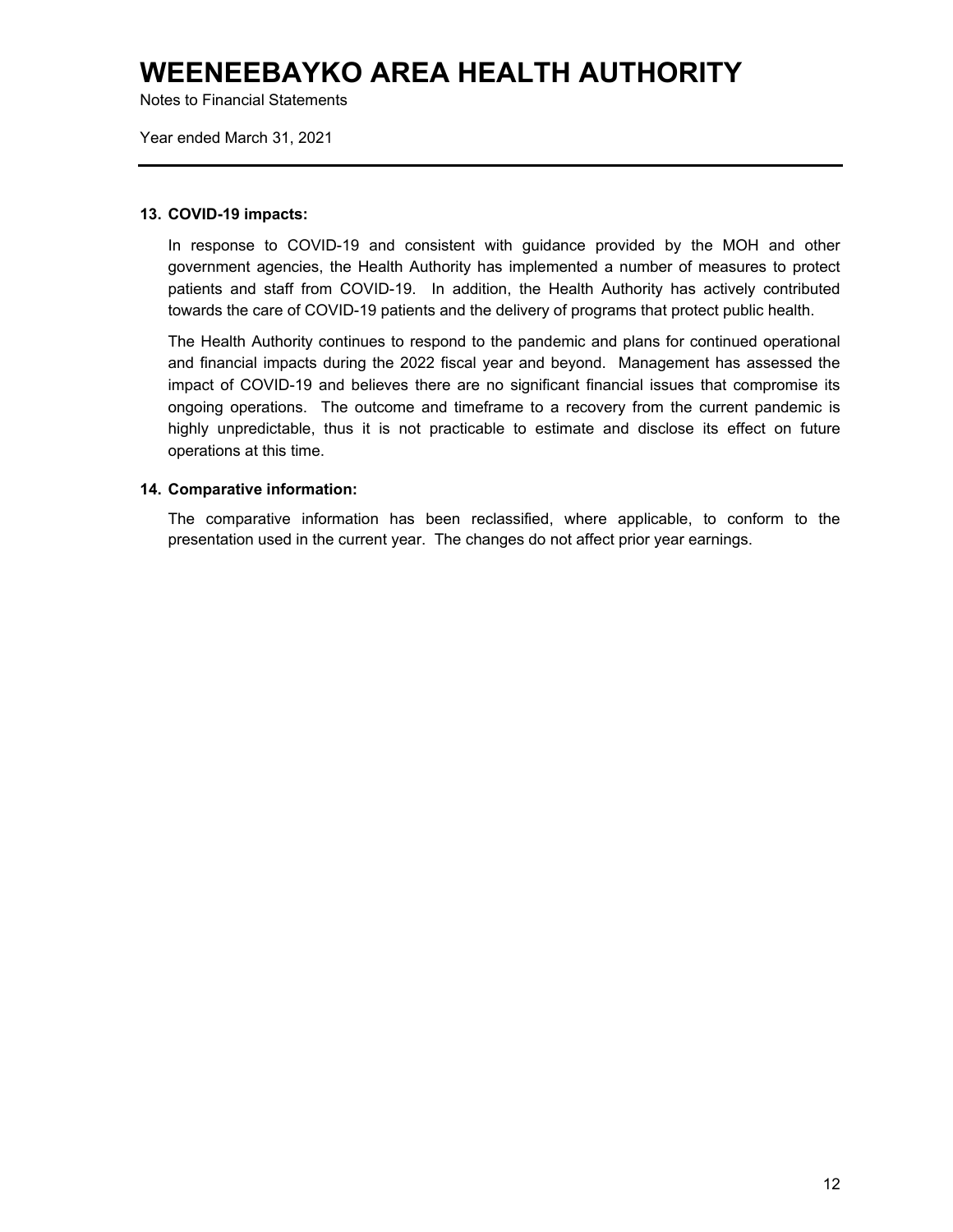### **WEENEEBAYKO AREA HEALTH AUTHORITY** Schedule 1

Schedule of Revenues and Expenses - Hospital Operations

|                                                             | 2021          | 2020             |
|-------------------------------------------------------------|---------------|------------------|
|                                                             |               |                  |
| Revenue:                                                    |               |                  |
| North East Local Health Integration Network                 |               |                  |
| and Ministry of Health<br>\$                                | 38,763,835    | \$<br>38,215,299 |
| Ministry of Health - pandemic funding                       | 5,289,641     |                  |
| <b>Patient services</b>                                     | 655,018       | 1,502,186        |
| Rental                                                      | 1,261,159     | 912,624          |
| Other recoveries                                            | 7,346,018     | 4,902,023        |
| Amortization - deferred capital contributions for equipment | 1,931,639     | 1,350,858        |
|                                                             | 55,247,310    | 46,882,990       |
| Expenses:                                                   |               |                  |
| Salaries and wages                                          | 21,152,114    | 18,761,865       |
| Isolated post allowance                                     | 2,796,198     | 1,908,898        |
| Employee benefits                                           | 3,839,166     | 3,661,876        |
| Medical staff remuneration                                  | 6,998,656     | 5,654,425        |
| Professional fees                                           | 1,619,244     | 1,343,977        |
| Travel and training                                         | 1,340,693     | 910,930          |
| Supplies and program costs                                  | 10,809,236    | 7,389,289        |
| <b>Bad debts</b>                                            | 230,520       | 909,143          |
| Fuel                                                        | 1,021,422     | 1,194,852        |
| Amortization - equipment                                    | 1,927,511     | 1,538,831        |
|                                                             | 51,734,760    | 43,274,086       |
| Excess of revenue over expenses before the undernoted       | 3,512,550     | 3,608,904        |
|                                                             |               |                  |
| Amortization:                                               |               |                  |
| Amortization - buildings                                    | (2, 147, 803) | (2, 108, 788)    |
| Amortization - deferred capital contributions for buildings | 1,956,210     | 1,962,701        |
|                                                             | (191, 593)    | (146, 087)       |
| \$<br>Excess of revenue over expenses                       | 3,320,957     | \$<br>3,462,817  |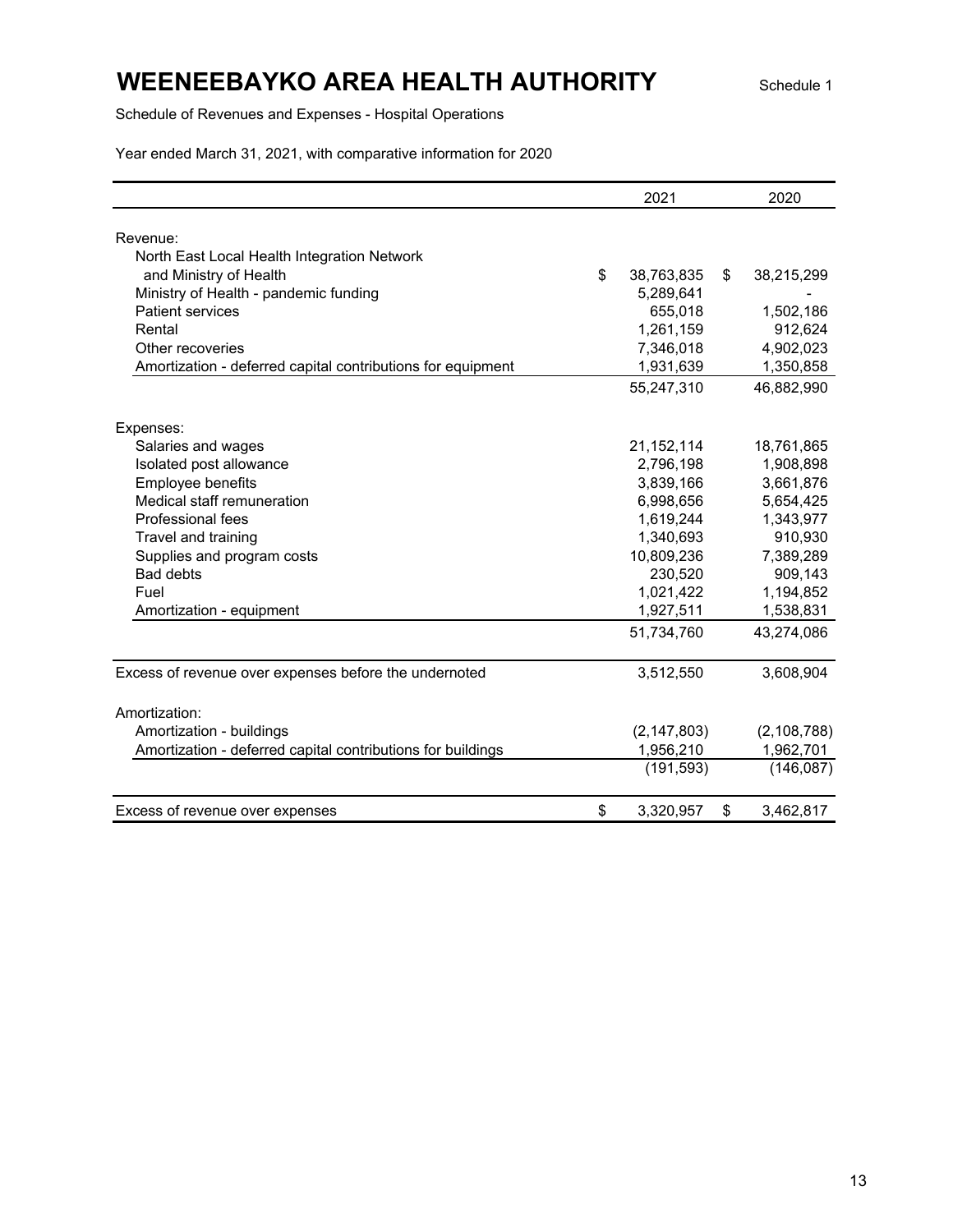Schedule of Revenues and Expenses - Specifically-Funded Provincial Programs

|                                                     |            |            | Public    |            |                |              |                 |
|-----------------------------------------------------|------------|------------|-----------|------------|----------------|--------------|-----------------|
|                                                     | Ambulance  | Mental     | Health    | Mino-      | <b>Timmins</b> | 2021         | 2020            |
|                                                     | Services   | Health     | Planning  | mathasowin | Translator     | Total        | Total           |
|                                                     |            |            |           |            |                |              |                 |
| Revenue:                                            |            |            |           |            |                |              |                 |
| North East Local Health Integration Network         | \$         | 1,849,113  | 1,600,000 |            |                | 3,449,113    | 2,785,019<br>\$ |
| Ministry of Health                                  | 10,076,564 |            |           | 2,000,000  |                | 12,076,564   | 11,366,637      |
| Ministry of Children, Community and Social Services |            |            |           |            | 68,444         | 68,444       | 68,444          |
|                                                     | 10,076,564 | 1,849,113  | 1,600,000 | 2,000,000  | 68,444         | 15,594,121   | 14,220,100      |
| Expenses:                                           |            |            |           |            |                |              |                 |
| Salaries and wages                                  | 5,741,506  | 918,449    | 315,871   |            | 56,272         | 7,032,098    | 6,542,275       |
| Isolated post allowance                             | 504,388    | 94,867     |           |            |                | 599,255      | 385,331         |
| Employee benefits                                   | 1,410,492  | 206,521    | 62,535    |            | 13,479         | 1,693,027    | 1,919,880       |
| Professional fees                                   | 22,370     | 102,037    | 628,379   | 831,283    |                | 1,584,069    | 1,741,492       |
| Travel and training                                 | 86,450     | 17,007     | 48,300    |            |                | 151,757      | 370,982         |
| Administration                                      | 500,000    |            |           | 200,000    |                | 700,000      | 300,000         |
| Supplies and program costs                          | 1,582,778  | 241,386    | 462,486   | 959,612    |                | 3,246,262    | 2,695,686       |
|                                                     | 9,847,984  | 1,580,267  | 1,517,571 | 1,990,895  | 69,751         | 15,006,468   | 13,955,646      |
| Excess (deficiency) of revenue over expenses        |            |            |           |            |                |              |                 |
| before the undernoted                               | 228,580    | 268,846    | 82,429    | 9,105      | (1,307)        | 587,653      | 264,454         |
| Surplus repayable                                   | (228, 580) | (268, 846) | (82, 429) | (9, 105)   |                | (588,960)    | (264, 454)      |
| Excess (deficiency) of revenue over expenses        | \$         |            |           |            | (1, 307)       | $(1,307)$ \$ |                 |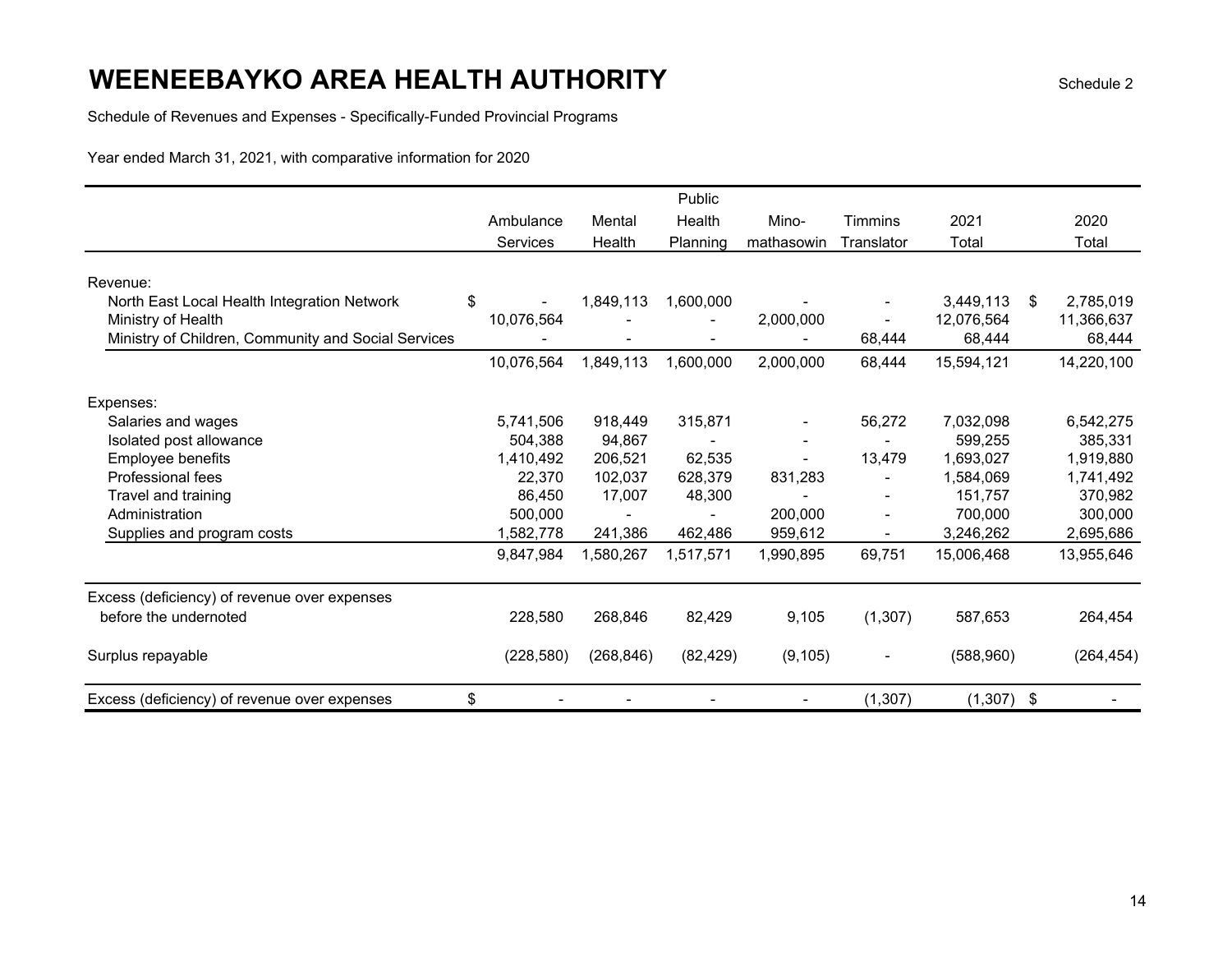Schedule of Revenue and Expenses - Specifically-Funded Federal Programs

|                                                     |                  | Medical        |                          |                          |                          | Zone       | Zone          |             |        | Child     |         |           |                          |                       |            |
|-----------------------------------------------------|------------------|----------------|--------------------------|--------------------------|--------------------------|------------|---------------|-------------|--------|-----------|---------|-----------|--------------------------|-----------------------|------------|
|                                                     | Medical          | Transport      |                          |                          | Traditional              | Supplies & | <b>Direct</b> | Zone        | Pre-   | Oral      | Info    |           | Jordan's                 | 2021                  | 2020       |
|                                                     | <b>Transport</b> | Admin          | <b>IRS</b>               | Dental                   | Healing                  | Equipment  | Services      | Maintenance | Natal  | Health    | Systems | Audiology | Principle                | Total                 | Total      |
|                                                     |                  |                |                          |                          |                          |            |               |             |        |           |         |           |                          |                       |            |
| Revenue:<br>Indigenous Services Canada              | \$11<br>.740.453 | 2.167.633      |                          | 1.727.809                | 228,384                  |            | 363.811       |             |        | 186.755   | 71.456  | 41.109    |                          | 18.713.527<br>-\$     | 21.092.130 |
|                                                     |                  |                | 13,546                   |                          |                          | 908,810    |               | 495,429     | 49,180 |           |         |           | 719,152                  | \$                    |            |
| Ministry of Community and<br><b>Social Services</b> | 207,001          |                |                          |                          |                          |            |               |             |        |           |         |           |                          | 207.001               | 207,001    |
| Other recoveries                                    |                  |                |                          | 72,062                   |                          |            |               |             |        |           |         |           |                          | 72,062                | 160,400    |
|                                                     |                  |                |                          |                          |                          |            |               |             |        |           |         |           |                          |                       |            |
|                                                     | 11.947.454       | 2.167.633      | 13,546                   | 1.799.871                | 228,384                  | 908,810    | 363.811       | 495.429     | 49.180 | 186.755   | 71.456  | 41.109    | 719.152                  | 18,992,590            | 21,459,531 |
| Expenses:                                           |                  |                |                          |                          |                          |            |               |             |        |           |         |           |                          |                       |            |
| Salaries and wages                                  | 665,171          | 738,898        | 1,881                    | 804,912                  | 154,692                  | 76,961     | 14.013        | 147,206     | 19,255 | 66,541    | 64.243  | 28,096    | $\blacksquare$           | 2,781,869             | 2,017,181  |
| Isolated post allowance                             | 31.170           | 127.495        |                          | 144,565                  | 27,600                   |            |               |             |        |           |         | 1.430     | $\blacksquare$           | 332,260               | 209,258    |
| <b>Employee benefits</b>                            | 163,737          | 145,960        | $\overline{\phantom{a}}$ | 132,910                  | 34,583                   |            |               |             | 3,299  | 32,632    | 10.804  | 6.718     | ٠                        | 530,643               | 405,059    |
| Professional fees                                   | 3.770            | 23.439         | $\overline{\phantom{a}}$ | 907.610                  | 30,323                   | 38.414     | 27.978        | 29,921      |        |           |         | 1.495     | 719,152                  | 1,782,102             | 1,430,765  |
| Administration                                      |                  | 1,796,199      |                          |                          |                          |            |               |             |        |           |         |           | ٠                        | 1,796,199             | 1,709,703  |
| Travel                                              | 3,680            | $\blacksquare$ | 11,401                   | 76,742                   | 325                      | 1,860      |               |             | 679    | 1,190     |         |           |                          | 95,877                | 2,878,834  |
| Transportation                                      | 9,370,973        |                |                          | $\overline{\phantom{a}}$ | $\overline{\phantom{a}}$ |            |               |             |        |           |         |           |                          | 9,370,973             | 8,547,391  |
| Supplies and program costs                          | 1,708,953        | 88,727         |                          | 384,426                  | 1,329                    | ,265,370   | 23,258        | 143,069     | 25,947 | 3,981     |         | 5,722     | $\overline{\phantom{a}}$ | 3,650,782             | 3,924,707  |
|                                                     | 11,947,454       | 2,920,718      | 13,282                   | 2.451.165                | 248,852                  | .382,605   | 65,249        | 320,196     | 49,180 | 104,344   | 75,047  | 43,461    | 719.152                  | 20,340,705            | 21,122,898 |
| Excess (deficiency) of revenue over                 |                  |                |                          |                          |                          |            |               |             |        |           |         |           |                          |                       |            |
| expenses before the undernoted                      |                  | (753, 085)     | 264                      | (651.294)                | (20.468)                 | (473, 795) | 298.562       | 175,233     |        | 82,411    | (3,591) | (2,352)   | $\blacksquare$           | (1,348,115)           | 336,633    |
| Inter-agreement reallocation                        |                  |                |                          |                          |                          | 473,795    | (298, 562)    | (175, 233)  |        |           |         |           |                          |                       |            |
| Surplus repayable                                   |                  |                |                          |                          |                          |            |               |             |        | (82, 411) |         |           |                          | (82, 411)             | (69, 954)  |
| Excess (deficiency) of revenue                      |                  |                |                          |                          |                          |            |               |             |        |           |         |           |                          |                       |            |
| over expenses                                       | \$               | (753, 085)     | 264                      | (651, 294)               | (20, 468)                |            |               |             |        |           | (3,591) | (2, 352)  |                          | $(1,430,526)$ \$<br>S | 266,679    |